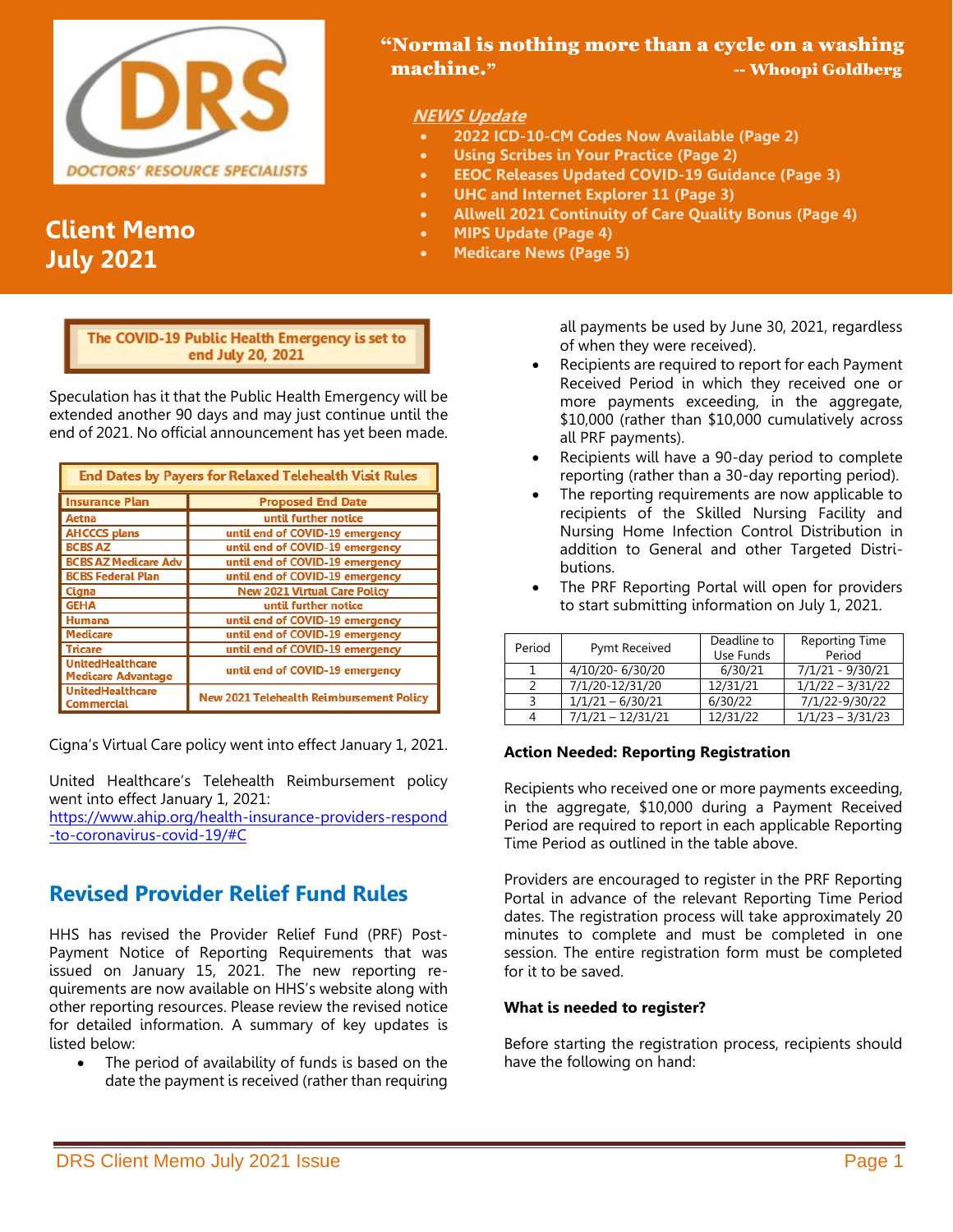- Tax ID Number (TIN) [or other number submitted during the application process (e.g., Social Security Number, Employer Identification Number [EIN])
- Business name of the reporting entity (as it appears on IRS Form W-9)
- Contact information (i.e., name, phone number, email) of the person responsible for submitting the report
- Address (i.e., street, city, state, five-digit zip code) of the Reporting Entity as it appears on IRS Form W-9)
- TIN(s) of subsidiaries (if a provider is reporting on behalf of subsidiary(ies) - in a list delimited by commas, (e.g.,123456789, 987654321, 135791357)
- Payment information (for any of the payments received)
	- o TIN of entity that received the payment
	- o Payment amount
	- o Mode of payment
	- o Check number or ACH settlement date

## **2022 ICD-10-CM Codes Now Available**

Highly anticipated, the fiscal year 2022 ICD-10-CM codes have been released by the CDC. They new codes are effective October 1, 2021, writes Laurie Johnson for ICD 10 Monitor, June 25, 2021.

Still to be released are the 2022 Official Coding and Reporting Guidelines which were not included in the package of new codes but, when released, will comprise the 2022 Inpatient Prospective Payment System (IPPS) Final Rule.

The CDC release on June 23, 2021, contains 159 new codes, along with the Tabular and Index Addenda.

Examples of some upcoming changes are:

- A77.49 New Code for Ehrlichiosis
- D75.83 Expansion of Thrombocytosis
- F32.-- Expansion of Depression
- G92.-- Expansion of Toxic Encephalopathy
- K31.A- New subcategory Gastric Intestinal Metaplasia
- L24.1-, L24.B- New subcategories for Irritant Dermatitis
- M35.0- Expansion of Sjogren Syndrome
- M54.5- Expansion of Low Back Pain
- R05.-- Expansion of Cough
- R63.3- Expansion of Feeding Difficulties
- U09.9 New Code Post-Covid 19 Condition
- Z5-.-- Additions to Factors Influencing Health Status Codes

#### **New codes are effective October 1, 2021.**

There were also many changes made in the coding instructions in the Tabular. A review of the Tabular Addenda is encouraged to become more familiar with the coding instructions.

## **Just for fun…….**

#### **ICD 10 Codes for Summer**

Here are some of the ICD-10 codes for the summer that Keith Martin put together in his June 29, 2021. article of **Medscape Medical News.** 

| 155             | Sunburn                                      |
|-----------------|----------------------------------------------|
| R <sub>21</sub> | Rash                                         |
| T67.01          | <b>Heatstroke/Sunstroke</b>                  |
| T/5.3XX         | <b>Motion sickness</b>                       |
| V91.16          | Injury involving an inflatable craft/floatie |
| W39             | <b>Discharge of firework</b>                 |
| W89.1           | <b>Exposure to tanning bed for burns</b>     |
| Y92.813         | Airplane as place of occurrence              |
| Y92.832         | Beach as a place of occurrence               |
| Y93.0           | <b>Activity, walking and running</b>         |
| Y93.G2          | <b>Activity, grilling and smoking food</b>   |
| Y93.6A          | Activity, physical games as the cause of     |
|                 | an injury                                    |

## **Using Scribes in Your Practice** - Healthcare

Compliance Association - Resource library.

If you use a scribe in your practice, certain regulatory rules apply.

A scribe is someone who records on behalf of another person. Scribe situations in health care are those in which the physician utilizes the services of staff to document work performed by him or her, in either an office or a facility setting.

The scribe does not act independently, but merely documents the physician's dictation and/or activities during the visit. The physician who receives the payment for the services is expected to be the person delivering the services and creating the record, which is simply "scribed" by another person.

Physicians using the services of a "scribe" must:

- $\downarrow$  Adhere to E/M guidelines for the place of service of that visit.
- $\ddot{+}$  Provide documentation that supports both the medical necessity of the level of service billed and the level of the Key Components required of the service in the E/M guidelines.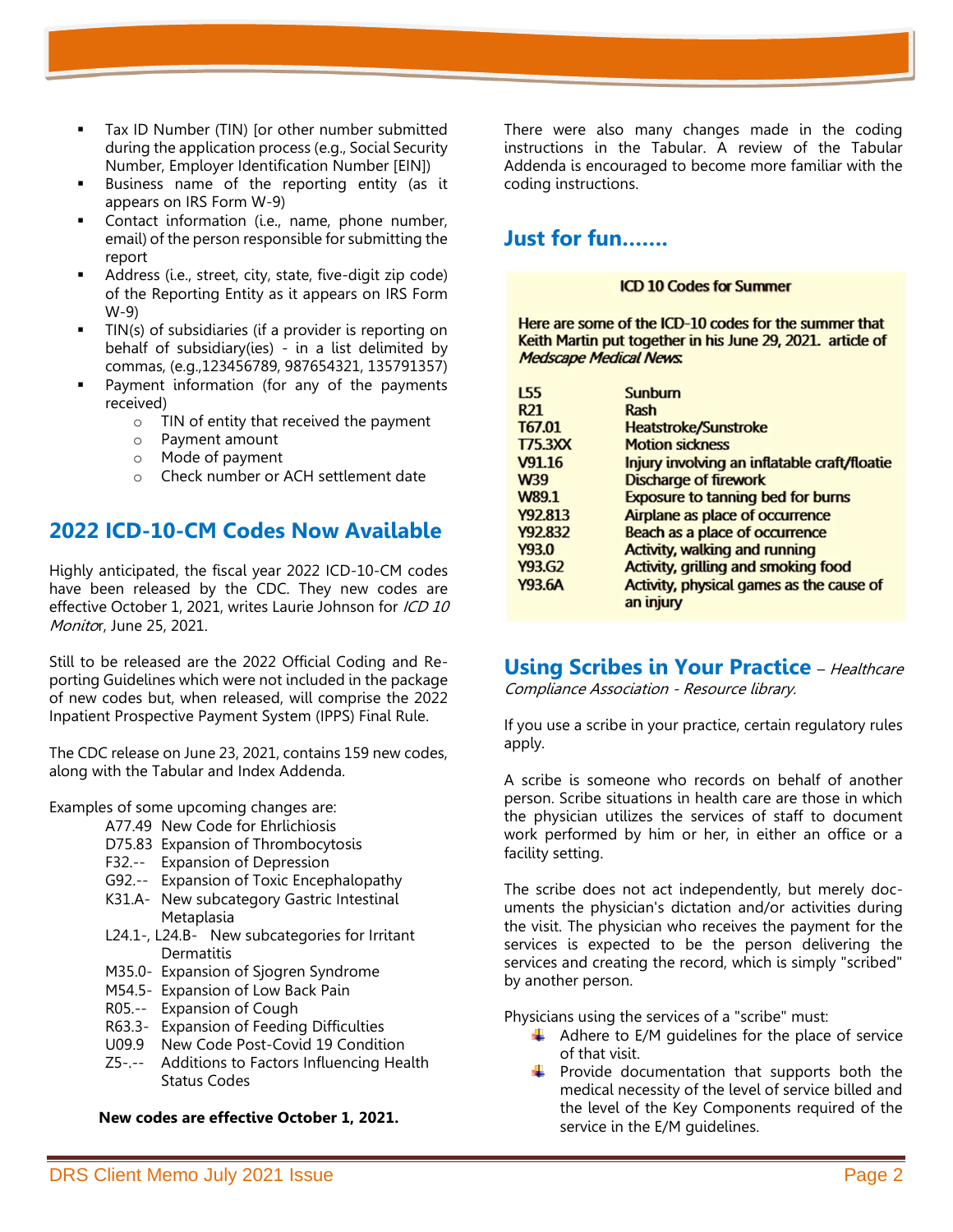- $\uparrow$  Provide documentation that meets the Current Procedural Terminology (CPT) definition of the level of E/M billed.
- $\uparrow$  Ensure that the medical record entry notes the name of the person acting as the scribe (e.g., "**acting as a scribe for Dr. Smith**.")
- $\uparrow$  Co-sign the note indicating the note is an accurate record of both his/her words and actions during that visit.

Under the above circumstances, "scribe" situations are appropriate and can be a part of the physician's billing of services to Medicare. It is important, however, to be certain that the "scribe's" services are used and documented appropriately, and that the documentation is present in the medical record to support that the physician actually performed the E/M service at the level billed.

## **EEOC Releases Updated COVID-19 Guidance for Employers**

On May 28, 2021, the U.S. Equal Employment Opportunity Commission (EEOC) updated its Technical Assistance Questions and Answers guide in relation to COVID-19, writes Rachel Rose, JD, MBA, in her June 3, 2021 article for Physicians Practice.

There are a few notable items, some of which seemingly intersect with the Health Insurance Portability and Accountability Act (HIPAA).

First, the EEOC Guidance serves as a reminder that the Americans with Disabilities Act "applies to private employers with 15 or more employees. It also applies to state and local government employers, employment agencies, and labor unions. All nondiscrimination standards under Title I of the ADA also apply to federal agencies under Section 501 of the Rehabilitation Act."

Second, it answers the question regarding how much information an employer may request from an employee who calls in sick in order to protect the rest of its workforce.

#### The EEOC's answer:

"[d]uring a pandemic, ADA-covered employers may ask such employees if they are experiencing symptoms of the pandemic virus. For COVID-19, these include symptoms such as fever, chills, cough, shortness of breath, or sore throat. Employers must maintain all information about employee illness as a confidential medical record in compliance with the ADA."

This is sage advice, regardless of the size of an organization -- treat all sensitive medical information as if it were a

patient's protected health information. Even though HIPAA's Privacy Rule does not apply to employment records, the Privacy Rule does apply to medical or health plan records if a workforce member is a patient of their provider-employer or a member of a health plan.

In light of various state laws, as well as general privacy considerations, employers should always remember not to mention an individual employee by name, even if other workforce members need to be tested as a result of a potential exposure.

As far as COVID-19 vaccinations are concerned, as indicated in the EEOC Guidance, "federal EEOC laws do not prevent an employer from requiring all employees physically entering the workplace to be vaccinated for COVID-19, subject to the reasonable accommodation provisions of Title VII and the ADA and other EEOC considerations."

This notion applies whether or not the employer administers the vaccine, or the employee gets the vaccine elsewhere. The critical considerations for employers are:

- to require the vaccine of ALL employees in order to avoid a discrimination suit;
- to have a process defined in a policy and have procedures in place to address potential accommodations;
- to expressly state that the accommodation may be granted so long as it "does not pose an undue hardship on the operation of the employer's business."

In sum, these items are particularly notable in a healthcare setting and providers are encouraged to consult outside counsel if a situation arises that cannot be reasonably accommodated.



## **UHC Notice: Web browser Compatibility**

On Aug. 17, 2021, Internet Explorer 11 will no longer be supported for Microsoft's online services like Office 365, OneDrive, Outlook and more. As UHC continuously upgrades its online tools, those who use Internet Explorer may experience web compatibility issues on the new UnitedHealthcare Provider Portal and other online platforms.

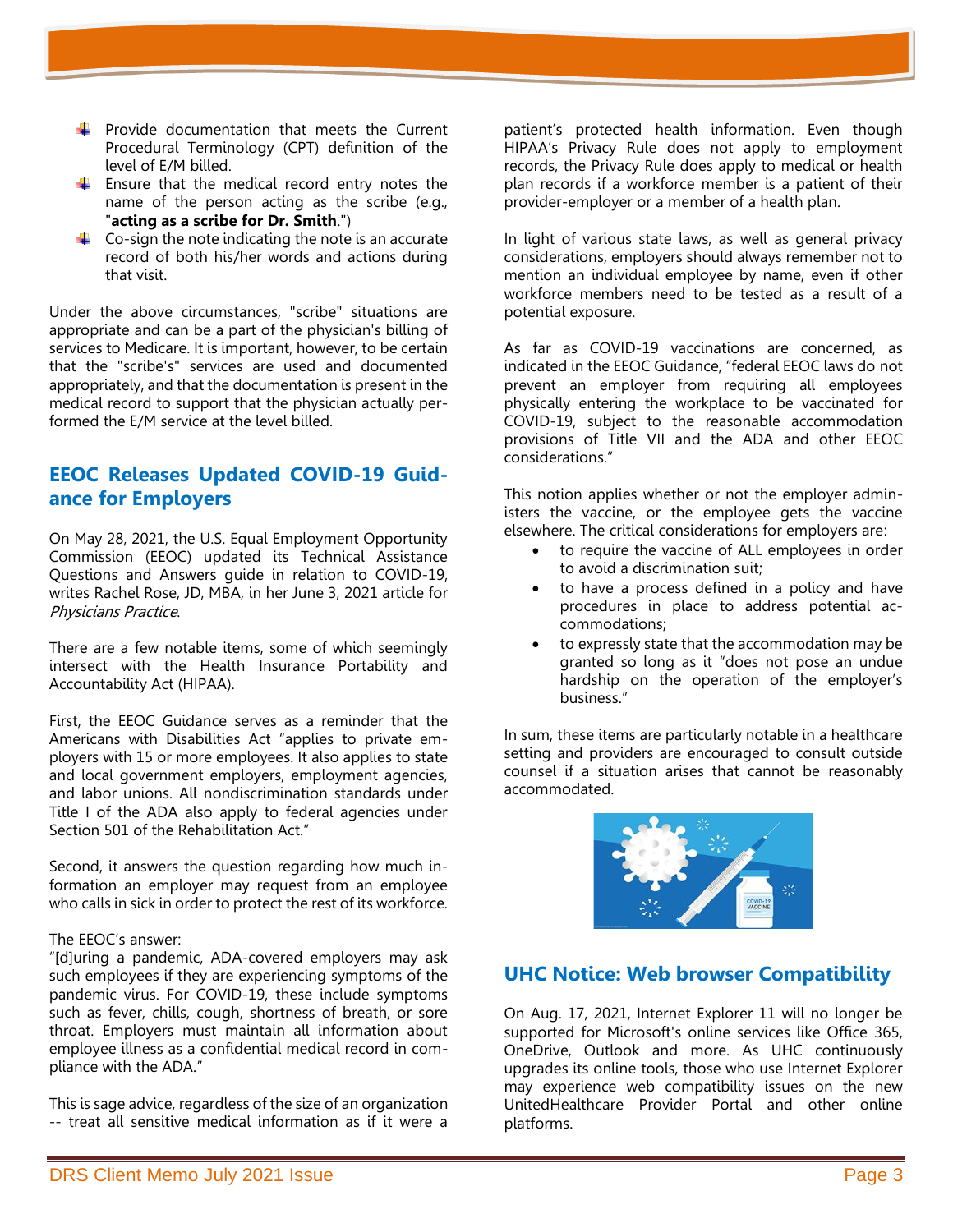## **2021 Continuity of Care Quality Bonus**

Allwell from Arizona Complete Health understands that the provider member relationship is a key component in ensuring superior healthcare and the satisfaction of our members. Because Allwell from Arizona Complete Health recognizes these important partnerships, they are pleased to offer the 2021 Continuity of Care ( CoC ) Quality Bonus Program, which rewards PCPs for improving quality and closing gaps in care.

New in 2021, the CoC program includes an incentive enhancement to better align payment with quality. Providers can now earn incentives at multiple levels based upon Medicare Star Rating achievement for each measure.

- $\Box$ Measurement period is Jan. 1, 2021, to Dec. 31, 2021.
- $\Box$ All claims/encounters must be received by Jan. 31, 2022.
- $\Box$ Schedule and conduct an exam with the eligible member using HEDIS®reports as guides to close care gaps and update diagnoses.
- $\Box$ Additional Star measures may become applicable to eligible members as claims/data received throughout 2021.
- $\Box$ The program consists of 15 measures. Each measure has a Base amount and three target (3, 4 and 5 STAR) performance amounts.

#### **Program Measures**

| <b>Bone Mineral Density Testing</b>                     |
|---------------------------------------------------------|
| Care of Older Adult - Medication List and Review*       |
| Care of Older Adult - Pain Screening*                   |
| <b>Colorectal Cancer Screen</b>                         |
| Diabetes - Dilated Eye Exam                             |
| Diabetes HbA1c ≤ 9                                      |
| <b>Diabetes Monitor Nephropathy</b>                     |
| Hypertension 5 10 20 30                                 |
| Mammogram                                               |
| Medication Adherence - Blood Pressure Medications       |
| Medication Adherence - Diabetes Medications             |
| <b>Medication Adherence - Statins</b>                   |
| <b>Medication Reconciliation Post-discharge</b>         |
| Statin Therapy for Patients with Cardiovascular Disease |
| <b>Statin Use in Persons With Diabetes</b>              |
| *Dual Eligible Special Needs Plan (DSNP) members only   |

Please contact your Allwell Provider Relations representive for further information and to answer any questions you might have.

## **MIPS Update**

### **CMS Suppressing 2 Diabetes Quality Measures on Medicare Part B Claims submissions for the 2021 Performance Period**

CMS will suppress the Medicare Part B claims-based submission of the following measures for the 2021 performance period:

- Quality ID 001: Diabetes: Hemoglobin A1c (HbA1c) Poor Control (>9%) and
- Quality ID 117: Diabetes: Eye Exam

In January 2021, new CPT Category II Quality Data Codes were introduced as numerator options within the measure specification but were not activated within CMS systems and therefore not usable for the 2021 performance period.

## **\*\*\* These measures will not be scored \*\*\***

For each suppressed measure that's submitted for the 2021 performance period, the total available measure achievement points will be reduced by 10 points\*.

CMS encourages eligible clinicians and groups to choose different quality measures to report for the 2021 performance period.

MIPS eligible clinicians do not need to submit any additional documentation or resubmit rejected claims solely for the purpose of adding a quality data code for the 2021 performance period.

For any questions related to this policy, please contact the Quality Payment Program at 1-866-288-8292 or by e-mail at: QPP@cms.hhs.gov (Monday-Friday 8 a.m.- 8 p.m. ET).

\*Please refer to the scoring equations on page 43 of the 2021 MIPS Quality User Guide:

<https://qpp-cm-prod-content.s3.amazonaws.com/upload> [s/1432/2021%20MIPS%20Quality%20User%20Guide.pdf](https://qpp-cm-prod-content.s3.amazonaws.com/upload)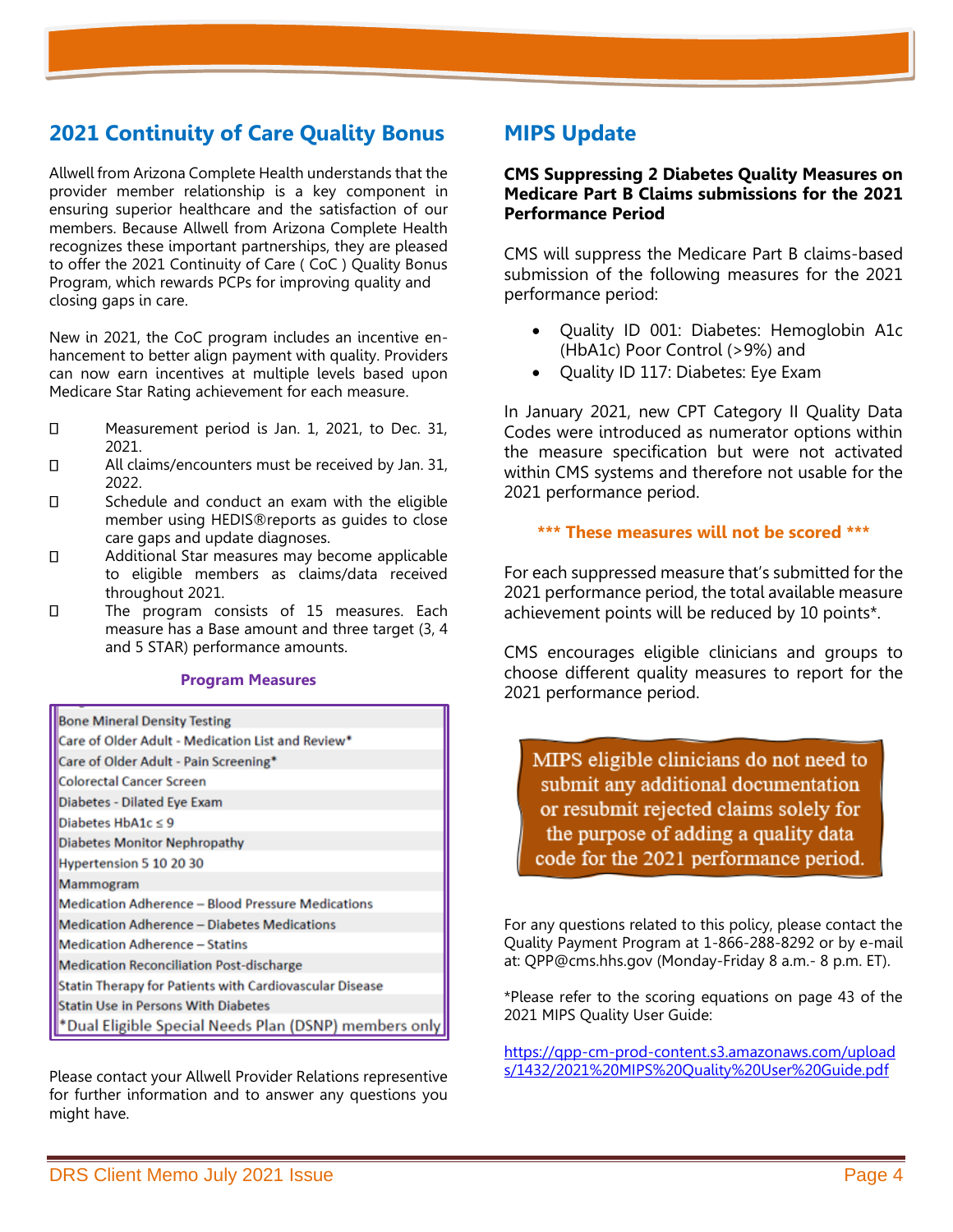### **2019 Quality Payment Program Performance Information Now Available on Care Compare**

CMS has added new Quality Payment Program performance information for doctors, clinicians, groups, and Accountable Care Organizations (ACOs) to the Doctors and Clinicians section of Medicare Care Compare and in the Provider Data Catalog (PDC).

CMS is required to report MIPS eligible clinicians' Final Scores, MIPS eligible clinicians' performance under each MIPS performance category, names of eligible clinicians in Advanced APMs and, to the extent feasible, the names and performance of such Advanced APMs.

Performance information for doctors and clinicians is displayed using measure-level star ratings, percent performance scores, and checkmarks.

Medicare patients and caregivers can use the Care Compare website to search for and compare doctors, clinicians, and groups who are enrolled in Medicare.

Visit the Care Compare: Doctors and Clinicians Initiative page for details or if you have any questions about the 2019 QPP performance information:

[https://www.cms.gov/Medicare/Quality-Initiatives-Patient](https://www.cms.gov/Medicare/Quality-Initiatives-Patient%20-Assessment-Instruments/Compare-DAC)  [-Assessment-Instruments/Compare-DAC](https://www.cms.gov/Medicare/Quality-Initiatives-Patient%20-Assessment-Instruments/Compare-DAC)

### **2021 APM Incentive Payment Details**

CMS has published 2021 Alternative Payment Model (APM) Incentive Payment details on the Quality Payment Program (QPP) website. To access this information, clinicians and surrogates can now log in to the QPP website using their HARP credentials.

### **Eligible clinicians who were Qualifying APM Participants (QPs), based on their 2019 performance, will begin receiving their 2021 5% APM Incentive Payments this month.**

Providers can now log in to the QPP website to see the amount and both the NPI numbers and the organizations that were paid.

Providers will not need to do anything to receive their payment, unless CMS is unable to verify a provider's Medicare billing information. For providers who do not receive a payment, they can find their names on this public notice, which indicates if they will need to verify their Medicare billing information.

If Medicare billing information is not verified by **November 1, 2021,** then CMS will not be able to issue an

APM Incentive Payment. For instructions on how to verify your Medicare billing information, please review the public notice or contact the Quality Payment Program at: QPP@cms.hhs.gov or call 1-866-288-8292.

### **July Reminders**

- The QPP Exception applications window opens
- Targeted Review Period Opens for 2020 MIPS Performance Year
- Performance Year 2020 Final Feedback Available

Please go to the QPP website to access the Exception applications: [https://qpp.cms.gov](https://qpp.cms.gov/)

## **2021 HSAG MIPS Annual Check-in**

Each year, Health Services Advisory Group (HSAG) checks in with every eligible clinician and practice to ensure their plans for MIPS reporting are on track. Clinicians and offices may receive phone calls, emails, and/or fax communication from HSAG throughout the year.

HSAG's goal is to ensure clinicians are prepared to submit their best MIPS score. The team of QPP subject matter experts are excited to connect with you and learn more about your MIPS reporting plans this year.

HSAG is 1 of 11 organizations awarded by CMS as a QPP Technical Assistance Support Contractor. Since 2017, HSAG has been your trusted resource, available to Medicare providers in Arizona, California, Hawaii, New Mexico, and the U.S. Virgin Islands.

## **MEDICARE NEWS**

### **CMS Increases Medicare Payments for At-Home COVID-19 Vaccinations**

Medicare payments will increase by \$35 per dose for providers who administer at-home COVID-19 vaccinations for Medicare beneficiaries, CMS announced. In alignment with President Biden's goal of ensuring vaccine accessibility, this increase will incentivize providers and allow beneficiaries who cannot leave their homes the opportunity to receive the vaccine.

Prior to this announcement, at-home vaccine administration warranted a \$40 reimbursement for providers per dose; providers will now receive \$75 per dose, or \$150 for a two-dose vaccine.

The increase in payment covers any costs associated with at-home vaccinations and accounts for the time a provider